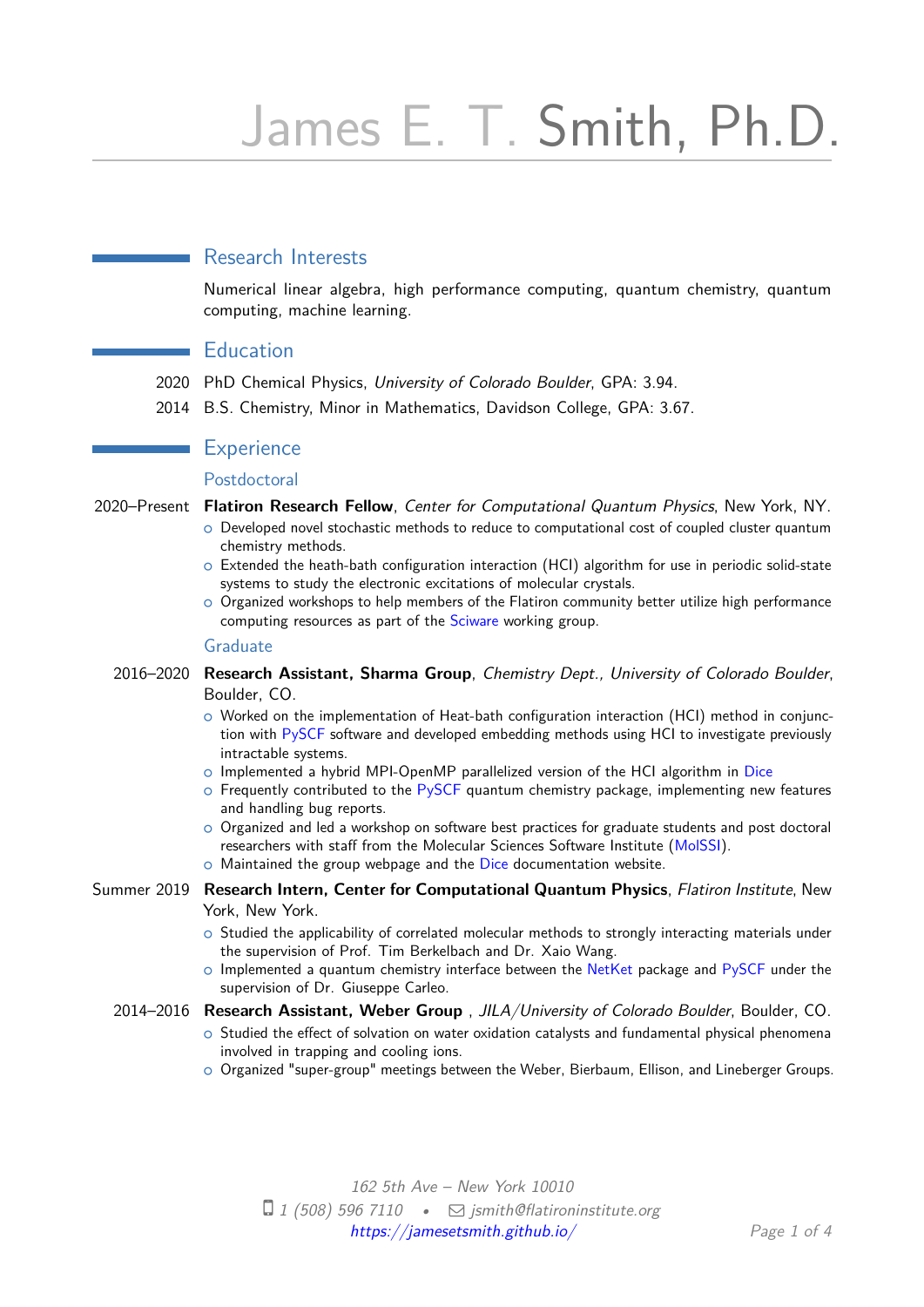|  | Spring 2015 PhET Developer, PhET Interactive Simulations, Boulder, CO. |  |  |  |
|--|------------------------------------------------------------------------|--|--|--|
|--|------------------------------------------------------------------------|--|--|--|

- $\circ$  Updated simulations created by the PhET department and made them more accessible to students by porting them from Java to HTML5.
- $\circ$  Collaborated with full time developers to improve the functionality of simulations by modifying the original simulation code.

Undergraduate

Summer 2013 **DRI Fellow**, Chemistry Dept., Davidson College , Davidson, NC.

- $\circ$  Built a resonance raman spectrometer and used it in conjunction with quantuum chemical calculations to develop a model for various dyes used in dye-sensitized solar cells so more efficient dyes could be predicted for future solar cells.
- $\circ$  Worked as part of a team to improve the current technique of assembling dye-sensitized solar cells and created an instrument to measure the efficiency of these cells.

#### Summer 2012 **Research Assistant**, Chemistry Dept., Davidson College , Davidson, NC.

 $\circ$  Worked collaboratively in a two-person team to design an experiment that characterized the pathways and products of the oxidation of isoprene to try to find new methods of aerosol reduction in the atmosphere.

## Teaching Experience

| 2021-Present Software Carpentries Instructor, New York, NY.<br>$\circ$ Taught regularly about software best practices in scientific computing to learners with a broad<br>programming background.<br>o Taught lessons on shell, Git, Python, and data visualization in Python.                                                                             |  |  |
|------------------------------------------------------------------------------------------------------------------------------------------------------------------------------------------------------------------------------------------------------------------------------------------------------------------------------------------------------------|--|--|
| Spring 2016 Head Teaching Assistant, University of Colorado Boulder, Boulder, CO.<br>o Organized the weekly TA meetings and mentored younger TAs.<br>o Helped the lab instructor and coordinator prepare labs and course material.<br>o Taught one section of laboratory and recitation for General Chemistry 2.                                           |  |  |
| 2014-2016 Teaching Assistant, University of Colorado Boulder, Boulder, CO.<br>o Taught two sections of laboratory and recitation for General Chemistry 1 or 2 (CHEM 1114 and<br>1134) each semester.<br>O Met each week with course instructor and other TAs to discuss the curriculum and modify it to<br>improve its effectiveness for future semesters. |  |  |
| 2012-2014 Chemistry and Math Tutor, Math and Science Center, Davidson College, Davidson.<br>o Position only offered to students recommended by multiple faculty members.<br>o Tutored individual and small groups of students in all levels of calculus, organic and inorganic<br>chemistry on a regular weekly schedule.                                  |  |  |
| Spring 2012 Lab Assistant for Organic Chemistry II, Chemistry Dept., Davidson College, Davidson,<br>NC.<br>$\circ$ Taught 14 students introductory organic chemistry lab techniques with Dr. David M. Brown<br>and prepared materials and equipment with Mr. Lee Maiorano.                                                                                 |  |  |
| <b>Programming and Computing Skills</b>                                                                                                                                                                                                                                                                                                                    |  |  |
| Languages Python, C++, Git, Julia, HTML5, JavaScript<br>Other OpenMP, MPI, CMake, Github Actions, PyTest, Catch2, DocTest, CodeCov, VTune, Perf                                                                                                                                                                                                            |  |  |
| <b>Open Source Projects</b>                                                                                                                                                                                                                                                                                                                                |  |  |
| C++ FRI-CC - Using tools from randomized numerical linear algebra to accelerate coupled<br>cluster calculations.<br>NetKet - Machine learning techniques tackling the many-body problem.<br>Dice - Fast and approximate configuration interaction solver.                                                                                                  |  |  |
| 162 5th Ave - New York 10010                                                                                                                                                                                                                                                                                                                               |  |  |

 $\Box$  1 (508) 596 7110 •  $\Box$  [jsmith@flatironinstitute.org](mailto:jsmith@flatironinstitute.org) <https://jamesetsmith.github.io/> Page 2 of [4](#page-3-0)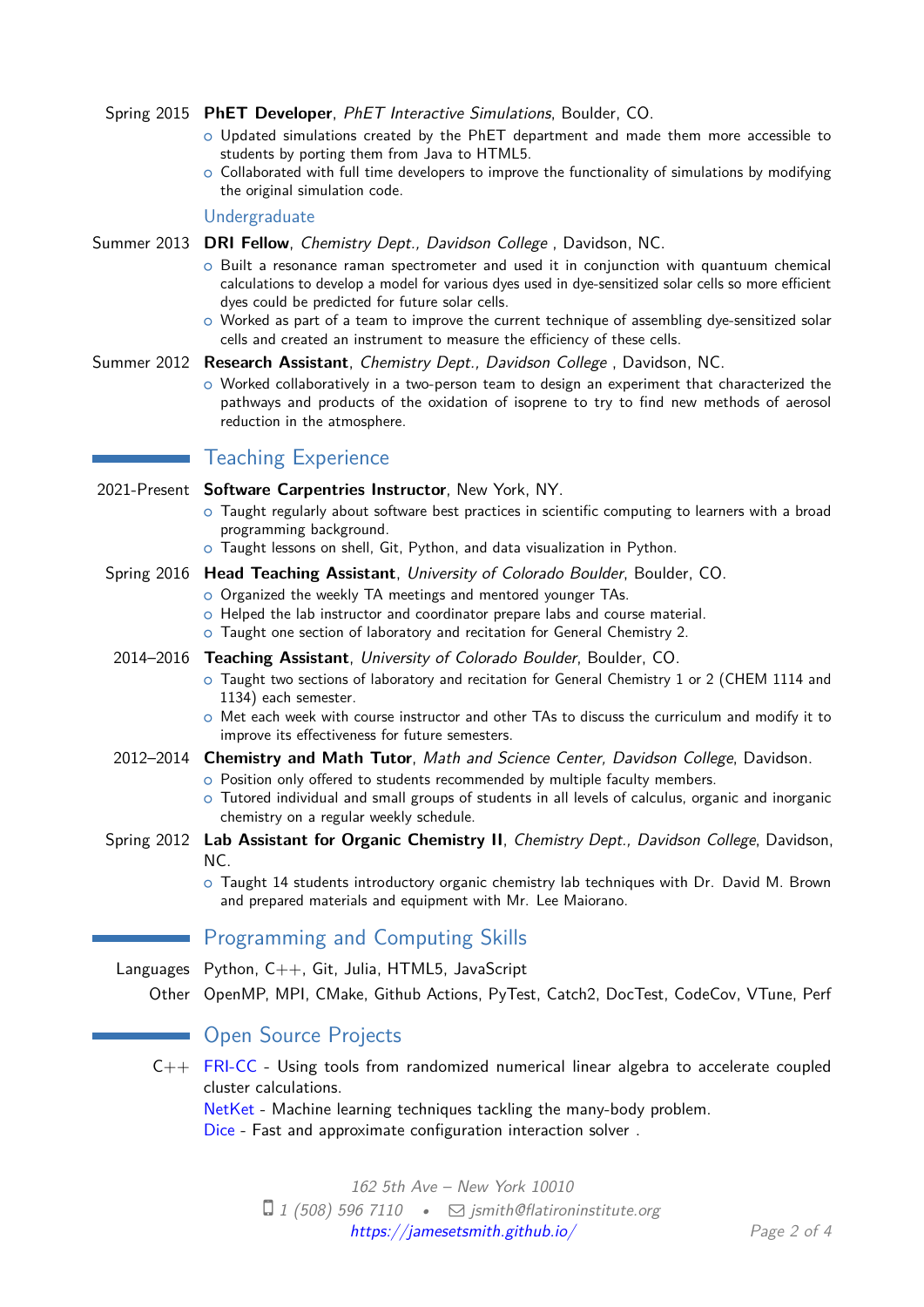## Python [PySCF](https://pyscf.org/) - Quantum chemistry package. [CANTHERM](https://github.com/jamesETsmith/CANTHERM) - Thermochemical analysis of quantum chemistry calculations .

# **Fellowships**

- 2019–2020 MolSSI Phase-II Software Fellow.
- 2018–2018 MolSSI Phase-I Software Fellow.
- 2016–2018 GAANN Fellow.

## **Certificates**

- 2021 Software Carpentry Instructor.
- 2021 NVIDIA DLI Certificate Accelerating CUDA C++ Applications with Multiple GPUs.
- 2021 NVIDIA DLI Certificate Fundamentals of Accelerated Computing with CUDA  $C/C++$ .

# **Preprints**

2022 Samuel M. Greene, Robert J. Webber, **James E. T. Smith**, Jonathan Weare, Timothy C. Berkelbach. "Full Configuration Interaction Excited-State Energies in Large Active Spaces from Randomized Subspace Iteration". (2022). <https://arxiv.org/abs/2201.12164>

**James E. T. Smith**, Joonho Lee, Sandeep Sharma. "Nuclear Gradients of Near-Exact Complete Active Space Self-Consistent Field Wave Functions". (2022). <https://arxiv.org/abs/2201.06514> .

# **Publications**

2020 Wyatt Zagorec-Marks, **James E. T. Smith**, Madison M. Foreman, Sandeep Sharma, J. Mathias Weber. "Intrinsic Electronic Spectra of Cryogenically Prepared Protoporphyrin IX Ions in Vacuo – Deprotonation-Induced Stark Shifts". Physical Chemistry Chemical Physics (2020) 22, 20295-20302.

Qiming Sun, Xing Zhang, Samragni Banerjee, Peng Bao, Marc Barbry, Nick S. Blunt, Nikolay A. Bogdanov, George H. Booth, Jia Chen, Zhi-Hao Cui, Janus Juul Eriksen, Yang Gao, Sheng Guo, Jan Hermann, Matthew R. Hermes, Kevin Koh, Peter Koval, Susi Lehtola, Zhendong Li, Junzi Liu, Narbe Mardirossian, James D. McClain, Mario Motta, Bastien Mussard, Hung Q. Pham, Artem Pulkin, Wirawan Purwanto, Paul J. Robinson, Enrico Ronca, Elvira Sayfutyarova, Maximilian Scheurer, Henry F. Schurkus, **James E. T. Smith**, Chong Sun, Shi-Ning Sun, Shiv Upadhyay, Lucas K. Wagner, Xiao Wang, Alec White, James Daniel Whitfield, Mark J. Williamson, Sebastian Wouters, Jun Yang, Jason M. Yu, Tianyu Zhu, Timothy C. Berkelbach, Sandeep Sharma, Alexander Sokolov, Garnet Kin-Lic Chan. "Recent developments in the PySCF program package". J. Chem. Phys. 153 (2020) 024109.

Joel W. Clancey, Andrew S. Cavanagh, **James E. T. Smith**, Sandeep Sharma, and Steven M. George. "Volatile Etch Species Produced During Thermal  $Al_2O_3$  Atomic Layer Etching", J. Phys. Chem. C, 124, (2020) 287-299. .